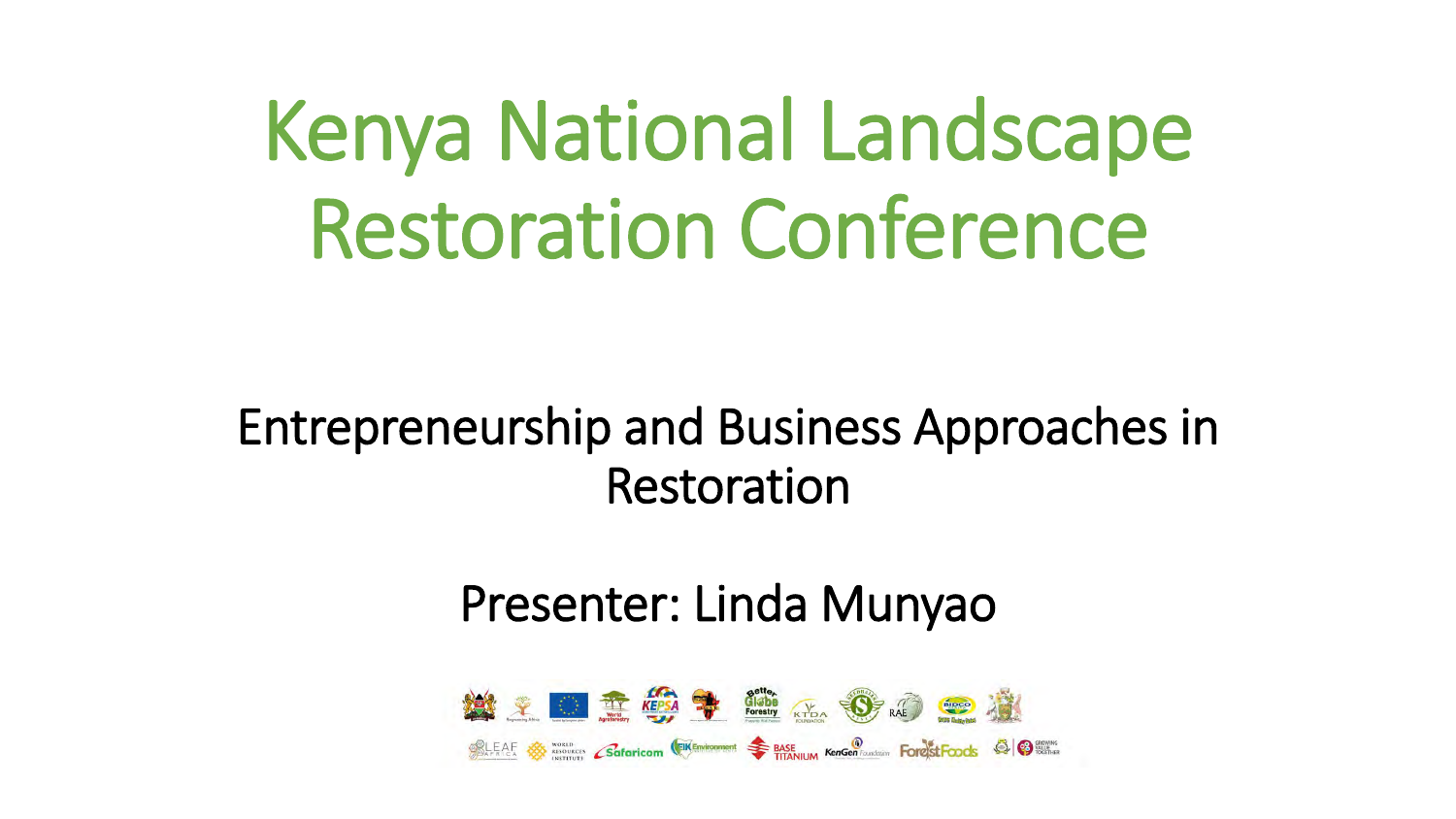# Entrepreneurship and Business Approaches in Restoration

#### Objectives:

- Recruit the private sector to climate action and climate finance by showing what is possible (sharing lessons learnt as well as showcasing opportunities) to support landscape restoration through corporate shared value.
- Identify opportunities, bottlenecks and challenges faced by businesses involved in restoration e.g. (livestock challenges, chemical use, rules and regulations including those barring establishment of water producing infrastructure and woodfuel value chains).
- Facilitate a platform for private sector actors to network and interact with other actors who can provide advice on how to plug into landscape restoration.
- Enhancing visibility for private sector actors engaging in restoration

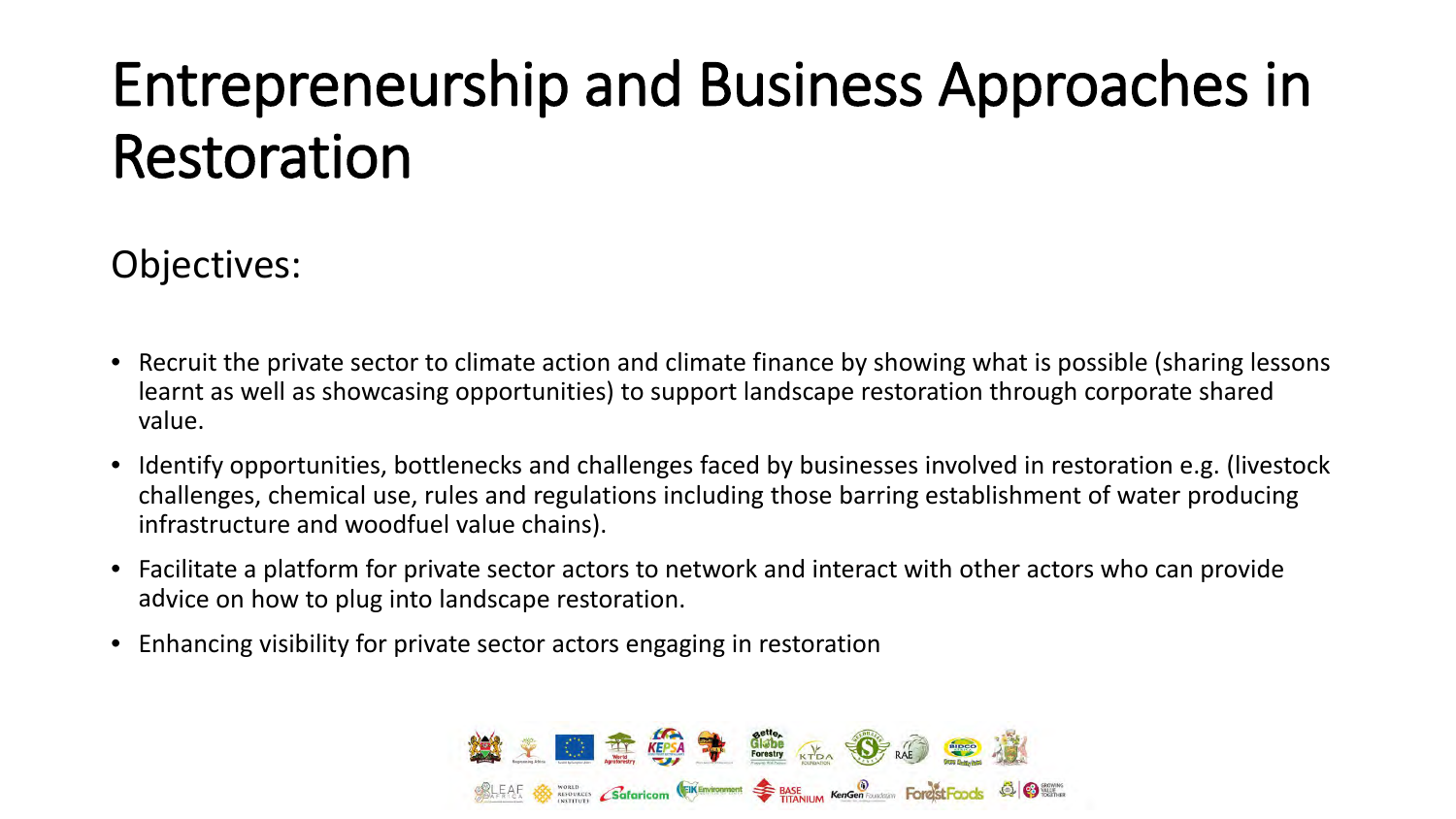### Recommendations

- Government to review legislations making it hard for the private sector to meaningfully engage in restoration
- Government and the private sector should deliberately collaborate on restoration
- Private sector actors should start by doing a Cost benefit analysis of the restoration initiatives they would like to undertake as well as do an environmental audit
- Government and technical partners to give technical support to private sector especially on carbon issues
- County governments through CIDPs can allocate a budget for landscape restoration
- County governments can also work on their policies for land use and ownership such that private individuals can easily manage to get land in
- Private sector actors should align themselves with relevant policies
- Come up with innovative ideas for landscape restoration mostly from the landowners
- Private sector should aim at creating profitable enterprises

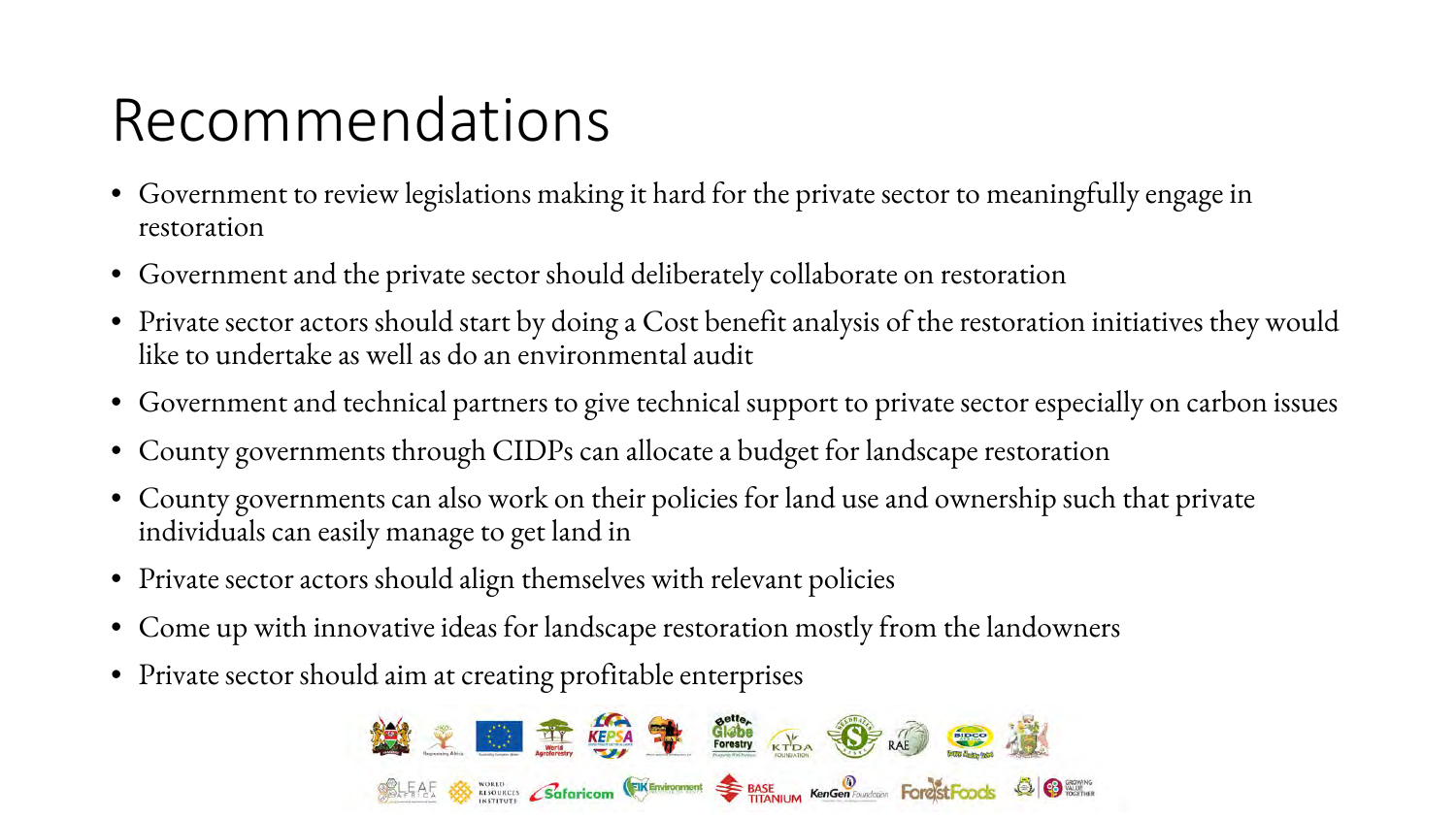#### Recommendations continued…

- Using free online platforms such Work Place for networking: create more platforms like this to encourage, share and borrow success stories towards restoration
- Document all private sector stories including the journey of restoration to share and make it saleable
- Leverage on the high unemployment rate of youth
- Community involvement: Creating a social impact and working with farmers/local communities
- Create one domicile entity for all bodies interested in investing in restoration
- Private sector should market their products/activities for visibility